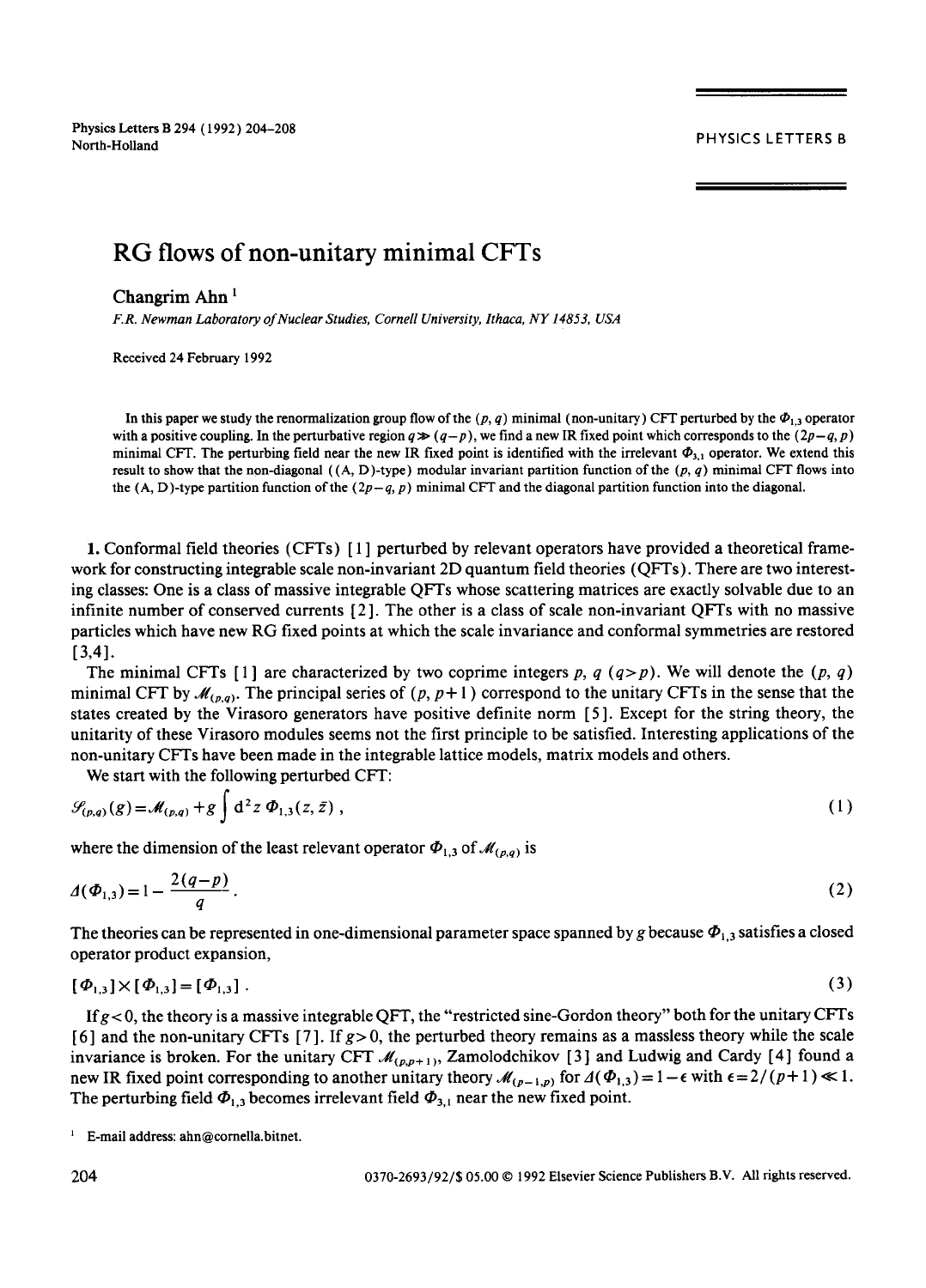Volume 294, number 2 **PHYSICS LETTERS B** 12 November 1992

In this paper, we study the RG flows of the non-unitary CFTs  $\mathcal{M}_{(p,q)}$  to show that  $\mathcal{M}_{(p,q)}$  perturbed by  $\Phi_{1,3}$ . flows into  $\mathcal{M}_{(2p-q,p)}$  perturbed by  $\Phi_{3,1}$  for  $q \gg (q-p)$ . This is an extension of the unitary CFTs [3,4,9] and has been noticed in a different context in ref. [ 10 ]. We further analyze the RG flows of the non-diagonal modular invariant partition functions (MIPFs) of  $\mathcal{M}_{(p,q)}$  [8] to find that the (A, A) and (A, D) MIPFs flow into the (A, A) and (A, D) MIPFs, respectively. This result is consistent with some early results on the RG flows of the unitary CFTs in refs. [ 11,12 ].

2. Under the scale transformation  $x_u \rightarrow (1 + 1/2dt)x_u$ , the parameter g changes according to the equation [3]

$$
\beta(g) = \frac{dg}{dt} = \epsilon g - \frac{1}{2}Cg^2 + O(g^3) , \quad \epsilon = \frac{2(q-p)}{q} , \tag{4}
$$

where the coefficient of a (diagonal) three-point function  $C = C_{(1,3) (1,3) (1,3)}$  is [13]

$$
C_{(1,3)(r,s)(r,s)} = -\frac{\Gamma(\epsilon)}{\Gamma(1-\epsilon)} \left(\frac{\gamma^3(1-\epsilon/2)}{\gamma(2-3\epsilon/2)}\right)^{1/2} \frac{\gamma(r+1-s-(1-s)\epsilon)}{\gamma(r-s+(1+s)\epsilon)},\tag{5}
$$

with  $\gamma(x) = \Gamma(x)/\Gamma(1-x)$ . For  $\epsilon \ll 1$ ,  $C \approx 4/\sqrt{3} + O(\epsilon)$ .

From eq. (4), one can find a new fixed point at  $g = g_*$ ,

$$
\beta(g_*) = 0 \to g_* \simeq \frac{\sqrt{3}}{2} \frac{2(q-p)}{q} \,. \tag{6}
$$

One can identify this as the IR fixed point from the fact that  $g_* = g(t_*)$  with  $t_* = \infty$  from eq. (4). Following ref. [ 3 ], we introduce the 'c-function' which gives the central charges at the fixed points and satisfies the following RG equation:

$$
\frac{dc}{dt} = \beta(g)\frac{\partial}{\partial g}c(g) = -12\beta^2(g) \tag{7}
$$

Eq. (7) shows that the c-function is monotonically decreasing as t increases in the  $\Phi_{1,3}$  direction such that the inequality  $c_{\text{UV}} > c_{\text{IR}}$  holds<sup>#1</sup>. From eqs. (4) and (7), the central charge of the IR CFT is given by

$$
c_{\text{IR}} = c(g_*) = c_{\text{UV}} - 6\epsilon g^2 + 2Cg^3 + O(g^4) \ , \quad c_{\text{UV}} = 1 - \frac{6(q-p)^2}{pq} = 1 - \frac{6(q-p)^2}{p(2p-q)} = c[\mathcal{M}_{(2p-q,p)}]. \tag{8}
$$

The conformal dimension of the perturbing field near the new fixed point is determined by

$$
\Delta(\Phi_{1,3}) = 1 - \frac{\partial \beta}{\partial g}\Big|_{g^*} = 1 + \epsilon + \epsilon^2 + O(\epsilon^3) \simeq \frac{q}{2p - q} = \Delta[\Phi_{3,1}] \text{ for } \mathcal{M}_{(2p - q,p)}.
$$
\n(9)

This completes the RG flow of  $\mathcal{M}_{(p,q)}$  perturbed by  $\Phi_{1,3}$  into  $\mathcal{M}_{(2p-q,p)}$  perturbed by  $\Phi_{3,1}$  for  $q \gg (q-p)$ . This means that the  $(p,q)$  minimal CFTs can be grouped into an infinite number of series for each value of  $q-p$  such that the CFTs in each series are connected by the RG flows under the  $\Phi_{1,3}$  perturbations:

$$
\ldots \to (p+n, p+2n) \to (p, p+n) \to (p-n, p) \to (p-2n, p-n) \to \ldots
$$

 $\sim$   $\sim$ 

for  $p \gg n$  and  $n=1, 2, ...$  The  $n=1$  case gives the RG flows of the principal series (the unitary CFTs). No unitary CFTs flow into the non-unitary ones and vice versa.

3. We now consider how each MIPF of the minimal CFTs will flow under the perturbation. There are three

#1 This does not contradict to the fact that "c-theorem" [3] is not valid for the non-unitary CFTs. Although the c-function is not monotonically decreasing for *any* relevant perturbation, there can still exist certain perturbations which makes c decrease.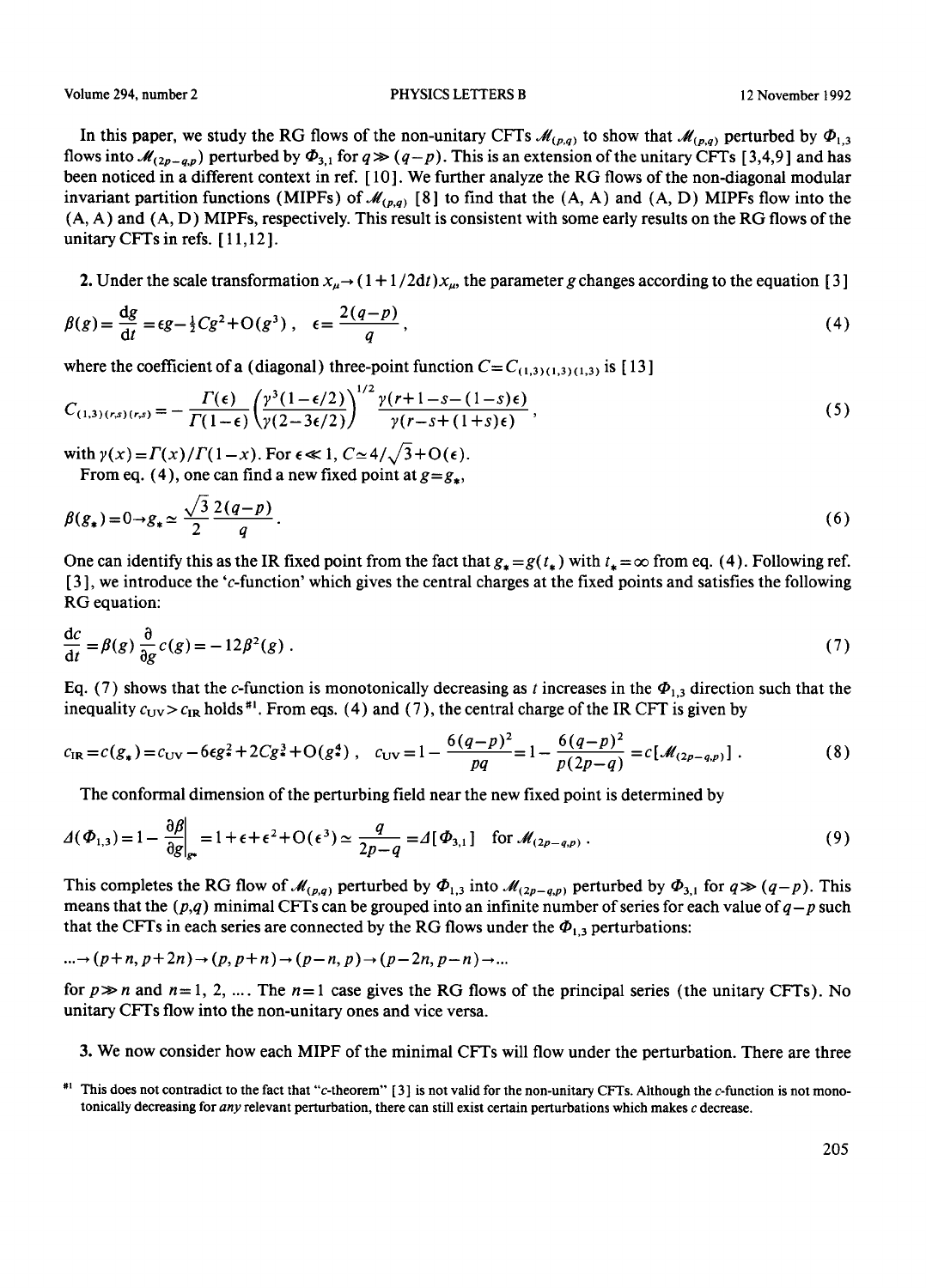types of the MIPFs for the  $(p, q)$  minimal CFT, denoted by  $Z_{(p,q)}$   $(A, A)$ ,  $Z_{(p,q)}$   $(A, D)$ , and  $Z_{(p,q)}$   $(A, E)$  [8]. The diagonal MIPFs  $Z_{(p,q)}$  (A, A) are possible for all  $(p, q)$  and contain only spinless fields. The non-diagonal MIPFs  $Z_{(p,q)}$  (A, D) are possible for p or q even and included some primary fields with spins. The exceptional MIPFs  $Z_{(p,q)}$  (A, E) are allowed only for a few discrete values of p and q. We will consider the RG flows of the  $Z_{(p,q)}$  (A, A) and  $Z_{(p,q)}$  (A, D) MIPFs here.

The partition functions of the perturbed  $(p, q)$  minimal CFTs on the RG trajectory can be written in the following schematic form:

$$
Z(g) = \int [\mathcal{D}\varphi] \exp\{-\mathcal{S}_{(p,q)}(g)[\varphi]\} = \int [\mathcal{D}\varphi] \exp\left[-\left(\mathcal{M}_{p/q} + g \int d^2 z \, \Phi_{1,3}(z,\bar{z})\right)\right],\tag{10}
$$

where  $\varphi$  denotes the field degree of freedom which has no direct consequence in the following context. For a small  $g_* \ll 1$ , eq. (10) gives with  $Z(0) = Z_{(p,q)}$  and  $Z(g_*) = Z_{(2p-q,p)}$ ,

$$
\delta Z = Z_{(2p-q,p)}(A, Y) - Z_{(p,q)}(A, X) \simeq -g_* \frac{\tau_2}{\pi} \langle \Phi_{1,3} \rangle_{\text{torus}},
$$
\n(11)

where  $\tau_2$  is the imaginary part of the modular parameter  $\tau$ . For a given MIPF of  $\mathcal{M}_{(p,q)}$  (X=A or D), we need to find the corresponding Y for the MIPFs of  $\mathcal{M}_{(2p-q,p)}$ . We will show that Y=A if X=A and Y=D if X=D using eq. (11).

For the purpose, it is convenient to express the MIPFs of the minimal CFTs in terms of the Coulomb gas form [14]:

$$
Z_{(p,q)}(A, A) = \frac{1}{2} \left[ Z_c(pq) - Z_c \left( \frac{p}{q} \right) \right],
$$
  
\n
$$
Z_{(p,q)}(A, D) = \frac{1}{2} \left[ Z_c \left( \frac{4p}{q} \right) - Z_c \left( \frac{p}{q} \right) - Z_c \left( \frac{4}{pq} \right) + Z_c \left( \frac{1}{pq} \right) \right],
$$
  
\n
$$
Z_c(N) = \frac{1}{|\eta(\tau)|^2} \sum_{e,m \in \mathbb{Z}} \exp\left[ \frac{1}{2} \pi i \tau (e/\sqrt{N} + m\sqrt{N})^2 \right] \exp\left[ -\frac{1}{2} \pi i \bar{\tau} (e/\sqrt{N} - m\sqrt{N})^2 \right].
$$
\n(12)

We first compute  $\delta Z$  for the diagonal and non-diagonal MIPFs separately assuming that  $(A, A)$  flows into **(A, A) and (A, D) to (A, D):** 

$$
\delta_A Z = Z_{(2p-q,p)}(A, A) - Z_{(p,q)}(A, A) \approx 2\pi\tau_2 \frac{(q-p)}{q} \frac{1}{|\eta(\tau)|^2} F(pq) + O(\epsilon^2) ,
$$
  
\n
$$
\delta_D Z = Z_{(2p-q,p)}(A, D) - Z_{(p,q)}(A, D) \approx 2\pi\tau_2 \frac{(q-p)}{q} \frac{1}{|\eta(\tau)|^2} [F(pq) - F(pq/4)] + O(\epsilon^2) ,
$$
\n(13)

using  $Z_C(N) = Z_C(1/N)$  and

$$
\delta Z_{\rm C}(N) = Z_{\rm C}(N+\delta N) - Z_{\rm C}(N) \simeq -2\pi\tau_2 \frac{\delta N}{N} \frac{1}{|\eta(\tau)|^2} F(N) ,
$$
  

$$
F(N) = \sum_{e,m\in\mathbb{Z}} \left(\frac{m^2 N}{2} - \frac{e^2}{2N}\right) \exp\left[\frac{1}{2}\pi i\tau (e/\sqrt{N} + m\sqrt{N})^2\right] \exp\left[-\frac{1}{2}\pi i\tilde{\tau} (e/\sqrt{N} - m\sqrt{N})^2\right].
$$
 (14)

From the asymptotic expression of *F(N)* 

$$
F(N) \sim -\frac{1}{2\pi\tau_2^{2/3}} \frac{\sqrt{N}}{2} \quad \text{for } N \gg 1 ,
$$
 (15)

206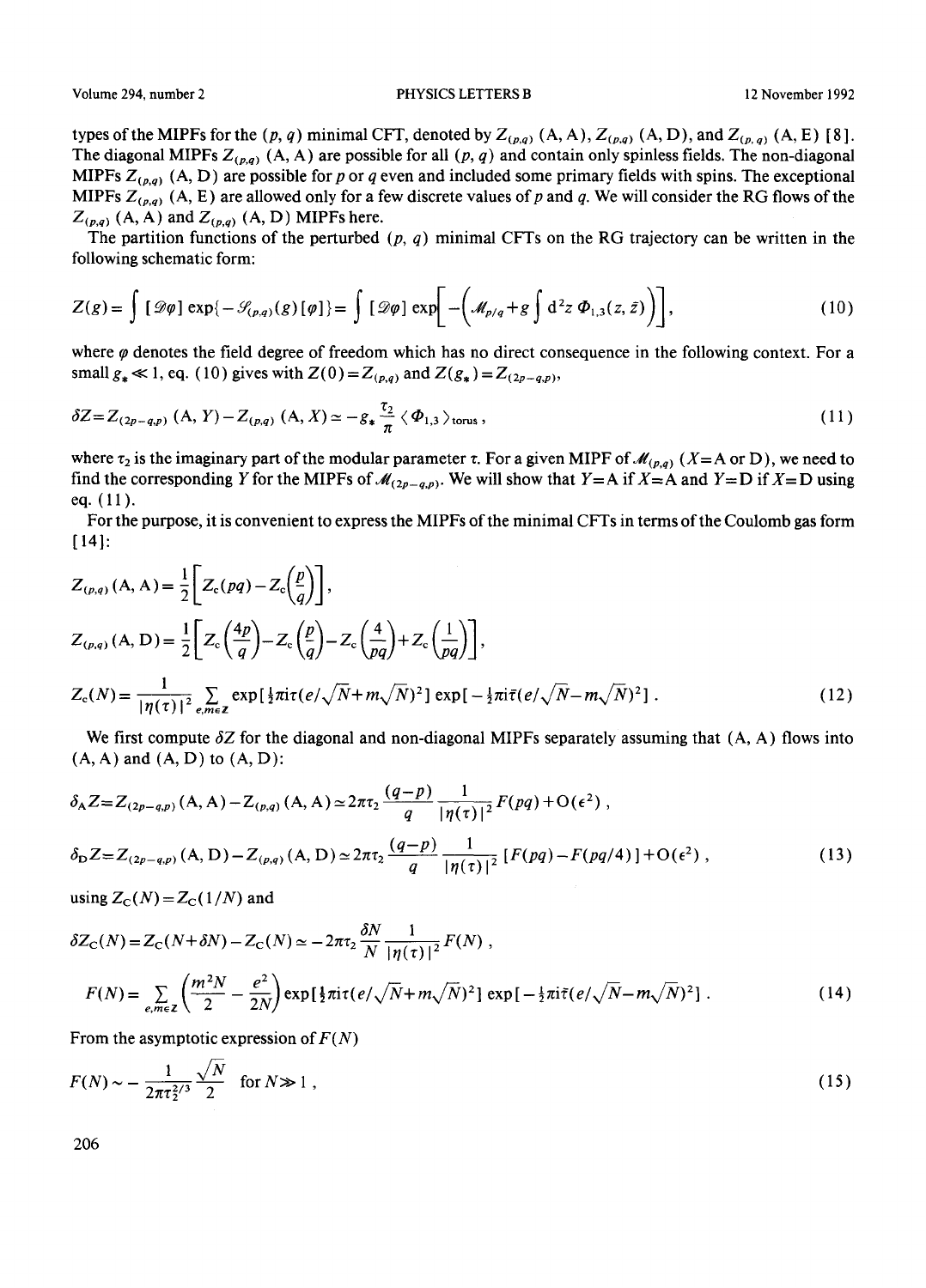### Volume 294, number 2 **PHYSICS LETTERS B** 12 November 1992

one can find  $\delta_A Z$  and  $\delta_D Z$  to be

$$
\delta_{A} Z \simeq -\frac{(q-p)}{2\sqrt{\tau_2}} \frac{1}{|\eta(\tau)|^2}, \quad \delta_{D} Z \simeq -\frac{(q-p)}{4\sqrt{\tau_2}} \frac{1}{|\eta(\tau)|^2}.
$$
\n(16)

Next we compute the one-point function on the torus using the method used in refs. [9,10]. Since  $\Delta[\Phi_{1,3}] \simeq 1$ , one can express the one-point function with the characters

$$
\langle \Phi_{1,3} \rangle_{\text{torus}} (\tau, \bar{\tau}) = 4\pi |z|^2 \sum_{F \in \mathscr{A}} \langle \Phi_F | \Phi_{1,3}(z,\bar{z}) | \Phi_F \rangle \chi_h(\tau) \bar{\chi}_h(\bar{\tau}) = 4\pi |z|^2 \sum_{F \in \mathscr{A}} C_{(1,3),F,F} \chi_h(\tau) \bar{\chi}_h(\bar{\tau}), \tag{17}
$$

where  $\mathscr A$  denotes a complete set of primary fields F with conformal dimension  $(h, \bar{h})$ . The characters are expressed as a sum of infinite terms as follows:

$$
\chi_{r,s}(\tau) = \frac{K_{r,s}(\tau) - K_{r,-s}(\tau)}{\eta(\tau)}, \quad K_{r,s}(\tau) = \sum_{n=-\infty}^{\infty} \exp\left(2\pi i \tau \frac{(2pqn+qr-ps)^2}{4pq}\right).
$$
 (18)

Since p,  $q \gg 1$  and  $\tau_2 > 0$ , most terms in  $K_{r,s}$  vanish except those with  $n=0$  and  $qr-ps \sim p$ , q. By the same reason,  $K_{r,s}$  becomes negligible. Therefore, the character can be approximated as

$$
\chi_{r,s}(\tau) \simeq \frac{1}{\eta(\tau)} \exp\left(\pi i \tau \frac{(qr - ps)^2}{2pq}\right). \tag{19}
$$

The integer  $\lambda = qr - ps$  covers all integers between  $-pq$  and pq only once for  $1 \le r \le p$  and  $1 \le s \le q$  for  $(A, A)$  and all the odd integers for (A, D). Furthermore, as pointed out in ref. [ 10], the non-diagonal combinations like  $\chi_{rs} \bar{\chi}_{r,q-s}$  are negligible because  $|qr-p(q-s)| \sim pq$  if  $|qr-ps| \sim O(1)$ .

Using these observations and the coefficients of the diagonal three-point functions in eq. (5), one can obtain the one-point function on the torus to be

$$
\langle \Phi_{1,3} \rangle_{\text{torus}} \simeq -\alpha \frac{\pi^2}{\sqrt{3} |\eta|^2} \sum_{\lambda=-q}^q \frac{\Gamma((p+\lambda)/q) \Gamma((p-\lambda)/q)}{\Gamma((q-p+\lambda)/q) \Gamma((q-p-\lambda)/q)} \exp\left(-\pi \tau_2 \frac{\lambda^2}{pq}\right) + \mathcal{O}(\epsilon)
$$
  

$$
\simeq \alpha \frac{q \pi^2}{\sqrt{3} |\eta|^2} \int_{-\infty}^{\infty} dx \, x^2 \exp(-\pi \tau_2 x^2) = \frac{\alpha}{|\eta|^2} \frac{q \pi}{2 \sqrt{3} \tau_2^{3/2}},
$$
 (20)

where  $\alpha = 1$  or  $\frac{1}{2}$  for the (A, A) and (A, D) MIPFs, respectively. Comparing this with eq. (6), one can confirm eq. (16) with  $X = Y = A$  and  $X = Y = D$ :

$$
\mathcal{M}_{(p,q)}(A,A) \to \mathcal{M}_{(2p-q,p)}(A,A) , \quad \mathcal{M}_{(p,q)}(A,D) \to \mathcal{M}_{(2p-q,p)}(A,D) .
$$
 (21)

4. We showed so far that there can exist a RG flow from the  $(p,q)$  minimal CFT to the  $(2p-q, p)$  minimal CFT due to the least relevant operator  $\Phi_{1,3}$ . Although our argument is rigorous only for  $q \gg (q-p)$ , it may be possible to extend our results to all possible pairs of *(p,q).* For the unitary CFTs, in particular, Zamolodchikov showed the RG flows for any p using the conjectured thermodynamic Bethe Ansatz (TBA) equations [ 15 ]. For example, the RG flow connects the tricritical Ising model with the Ising model. Although the direct derivation of the TBA equations is still missing, the TBA analysis can support the conjecture that the RG flow exists for all  $(p, p+1)$  unitary CFTs. The interesting point is that the conjectured TBA equations for the massless  $g > 0$  field theories are given by those for the massive  $g < 0$  theories, i.e. the restricted sine-Gordon theories with the massless left- and right-moving particles instead of the massive particles. It would be interesting to study the RG flows of the  $(p, q)$  minimal CFTs in the same way as the unitary cases. The conjectured TBA equations will be provided by those for the massive theories [ 16,17 ]. This TBA analysis of the RG flow of the minimal CFTs based on the TBA equations will be reported elsewhere [ 18 ].